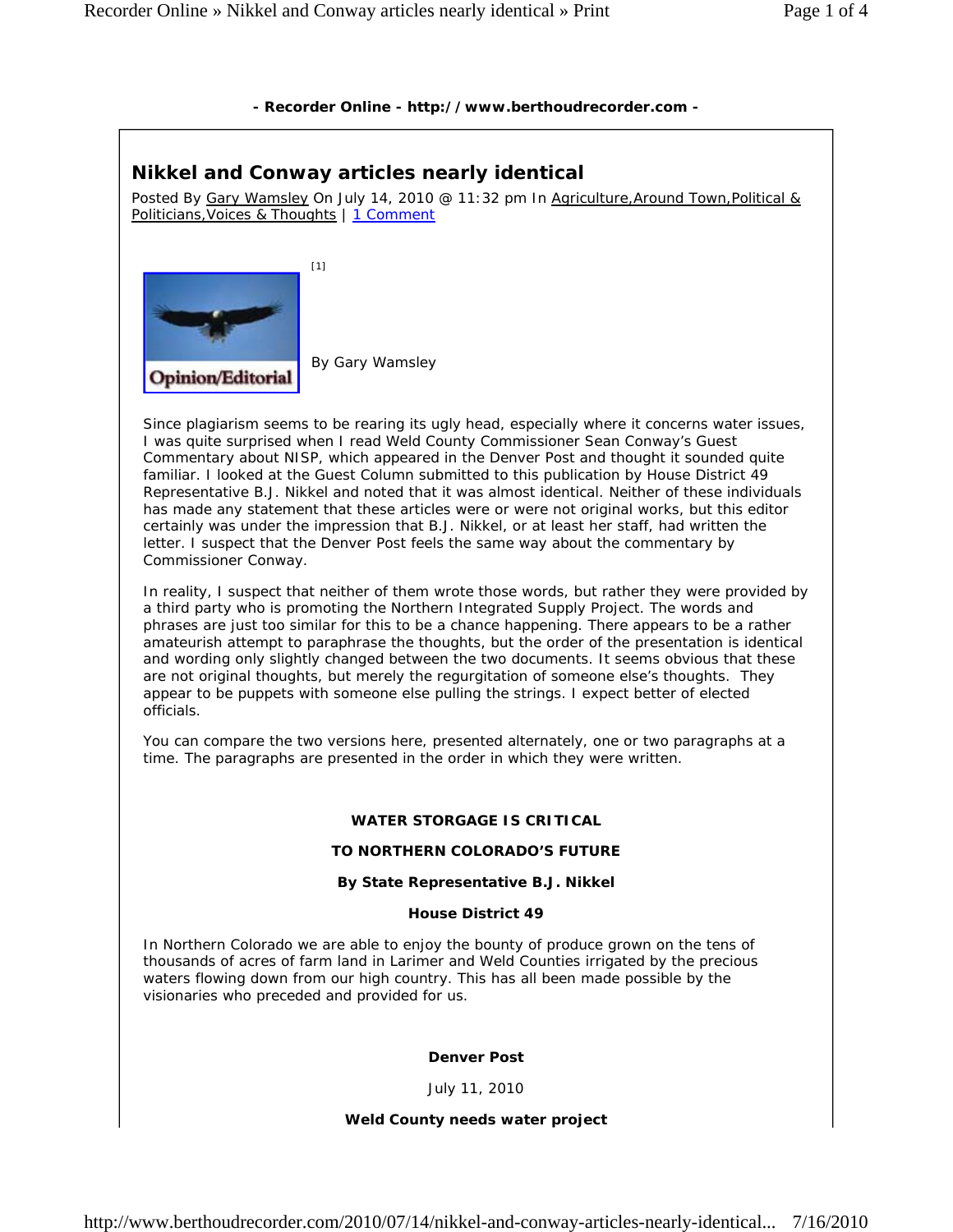*By Sean Conway Weld County Commissioner Guest commentary*

*Today in northern Colorado, we enjoy tens of thousands of acres of irrigated farmland that puts food on our table, provides open space between our growing towns, and has made Weld County one of the most productive agricultural counties in the United States. These benefits were made possible by those who preceded us.*

#### **Nikkel**

These irrigated farm lands provide open space between our growing communities and also allow us to grow top quality foods to put on our tables. Many people don't realize that Weld County is one of the top producing agricultural counties in the entire United States.

In the 1930's, W.D. Farr and other visionaries led the effort to build the Big Thompson Water Project. Today, this tremendous project provides an invaluable supply of water to our ranchers and farmers, and families living in our Northern Colorado communities.

#### *Conway*

*In the 1930s, visionaries such as W.D. Farr and others led the effort to build the Big Thompson Water Project. This project today provides an invaluable supply of water to our farmers, ranchers and northern Colorado communities.*

### **Nikkel**

Over the past 30 years, Northern Colorado's population has more than doubled and yet no new significant water supply facility has been built. Growing cities in the Denver metro-area are looking north to find the water supply their communities need and they have their sights on thousands of acres of irrigated farmland in Northern Colorado.

Without a new significant water project, a recent environmental study showed that more than one hundred square miles of currently irrigated productive farm land will be dried up forever. The result would be catastrophic and would be an environmental and economic disaster for Northern Colorado.

#### *Conway*

*Over the last 30 years, the population of northern Colorado has more than doubled, yet no new significant water supply facility has been built. In addition, growing cities in the Denver metro area are looking north to find the water supply their communities need. They now have their sights on thousands of acres of irrigated farmland in northern Colorado. A recent environmental study showed that without a new significant water project, more than 100 square miles of currently irrigated productive farmland will dry up forever. The result would be an environmental and economic disaster for northern Colorado.*

### **Nikkel**

After more than two decades of detailed planning and ongoing discussions, the time has come for us to support a new water project – the Northern Integrated Supply Project (known as NISP).

Several communities in Weld and Larimer County are currently seeking a permit from the Army Corp of Engineers to construct NISP. The project will include two new water reservoirs: Glade and Galeton.

#### *Conway*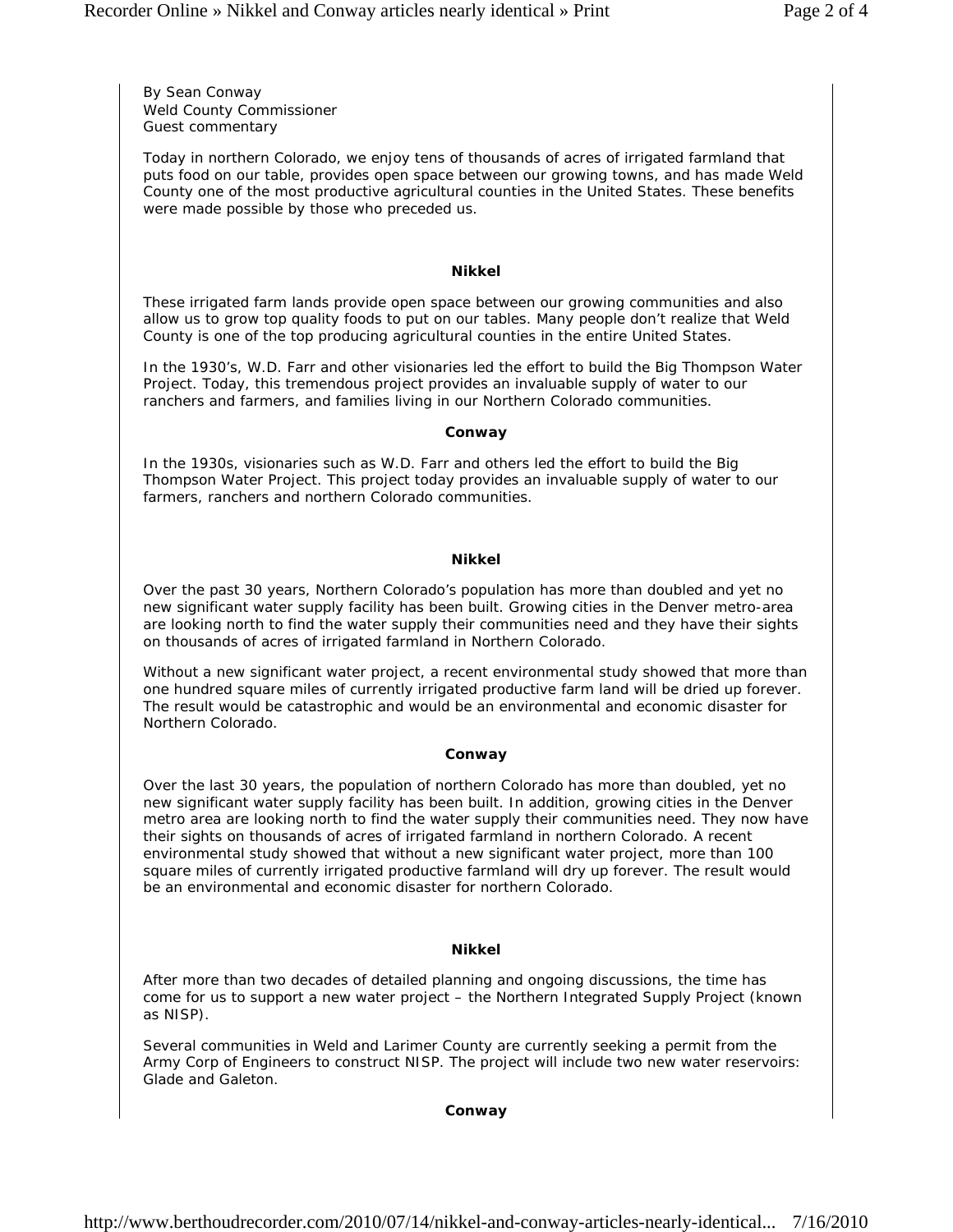*After more than two decades of planning and discussions, the time has to support a new water project, the Northern Integrated Supply Project (NISP).*

*Several communities in Weld and Larimer counties are currently seeking a permit from the Army Corp of Engineers to construct NISP. The project will include two new water reservoirs: Glade and Galeton.*

#### **Nikkel**

The proposed Glade Reservoir location is situated north of Fort Collins in Larimer County. It is off-stream and is not on the Cache la Poudre River – as some opposing this project have insinuated. The project's location continues to protect the Poudre River as a Wild and Scenic River.

The Galeton Reservoir and its pipeline from the South Platte River in Weld County will allow delivery of water for agricultural use to two ditch companies. This part of the project is of critical importance to farmers and ranchers in Weld County.

#### *Conway*

*The proposed Glade Reservoir location above Fort Collins is off-stream and is not on the Poudre River, as some opponents of this project have insinuated. The project's location protects the Poudre as a wild and scenic river.*

*The Galeton Reservoir and its pipeline from the South Platte River in Weld County, which is often the over- looked part of the NISP, will allow delivery of water for agricultural use to two ditch companies. This part of the project is critical to farmers and ranchers in Weld County.*

### **Nikkel**

Agriculture has been hard hit in recent years by the drought of 2002, and then by the shutdown of hundreds of agricultural wells in Northern Colorado by the state. Also, the closure of New Frontier Bank last year in Greeley by the FDIC hurt many Larimer and Weld County farmers and ranchers.

We must act now regarding this critical water storage project to ensure we will be able to continue to supply our communities and our farms and ranches needs. We must act now to ensure that Northern Colorado remains a top agricultural producer for the United States. We must stand up and support our farmers and ranchers by supporting critical water storage and keeping more of Colorado's water in the state and that is why I endorsed the Northern Integrated Supply Project.

#### *Conway*

*We all know agriculture has been hard-hit in recent years. First, by the drought of 2002, followed by the shut-down by the state of hundreds of agricultural wells in Weld and Morgan counties, and finally by last year's closure of New Frontier Bank in Greeley by the FDIC.*

*If we are going to ensure that northern Colorado re- mains one of the most agriculturally productive county in the United States, we must act. We need to stand up and support our farmers and ranchers by supporting more water storage.*

#### **Nikkel**

You can help in this effort by attending a lunch time rally in support of NISP in Erie, Colorado from 11:00 am to 1:00 pm at the Anderson Farms on Thursday, July 15th. Anderson Farms is